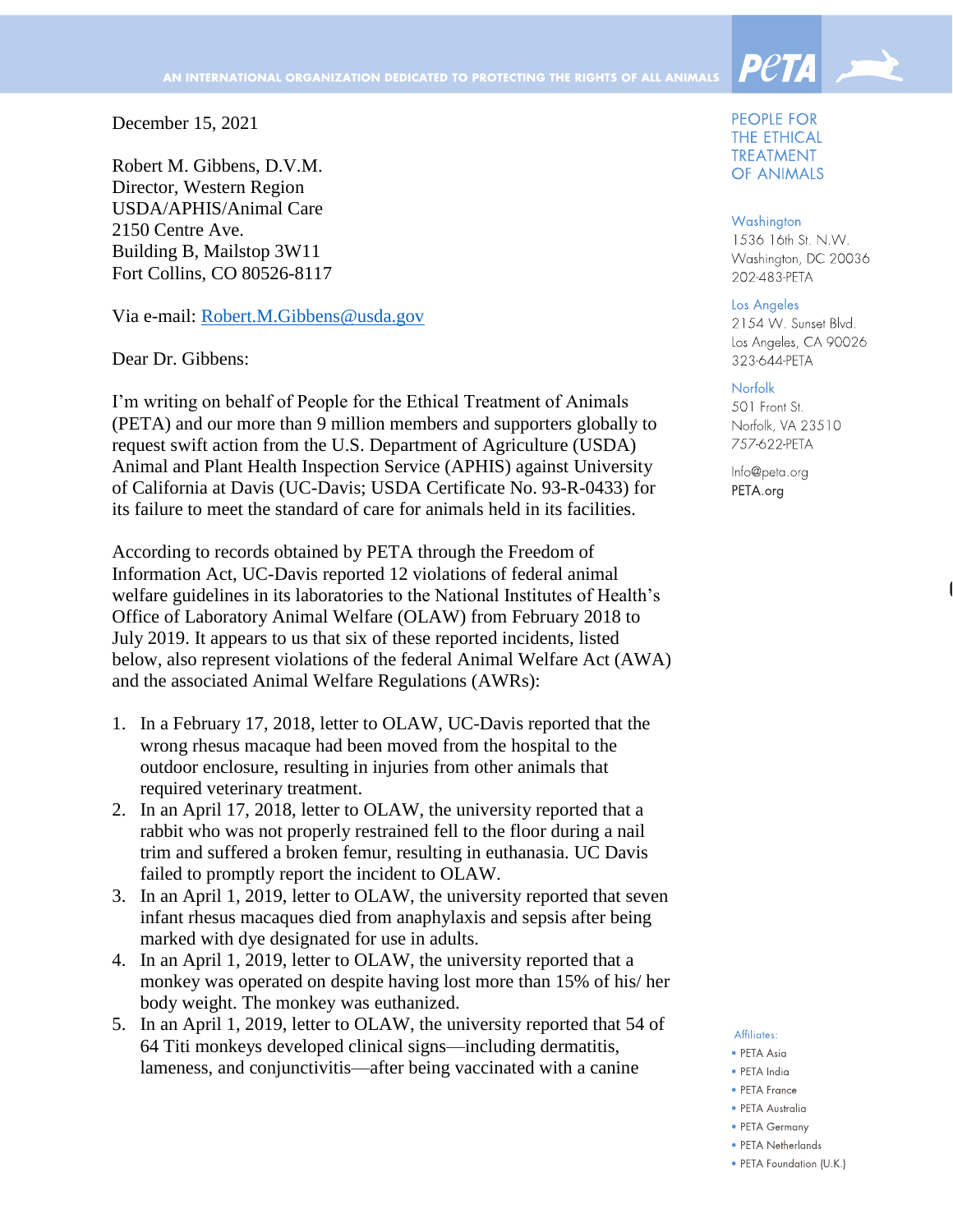- 6. distemper/measles vaccine. Some of the monkeys became significantly compromised and ultimately, three of the monkeys were euthanized.
- 7. In an February 3, 2020, letter to OLAW, the university reported that an infant rhesus macaque died after suffering from heat stress when the infant's finger became trapped in a perch bar.

We believe that the treatment of the monkeys and rabbit at UC-Davis described in the incidents detailed above is out of compliance with several veterinary-care and humanehandling standards of the AWRs.

## **I. Incident Involving the Rhesus Macaque Who Was Attacked After Improper Release**

Section 3.81(a) of the AWRs states:

**Environment enhancement to promote psychological well-being.** The environmental enrichment plan must include specific provisions to address the social needs ... (3) Compatibility of nonhuman primates must be determined in accordance with generally accepted professional practices and actual observations, as directed by the attending veterinarian, to ensure that the nonhuman primates are in fact compatible.

And Section 2.38(f)(1) of the AWRs mandates:

Handling of all animals shall be done as expeditiously and carefully as possible in a manner that does not cause trauma, overheating, excessive cooling, behavioral stress, physical harm, or unnecessary discomfort.

However, in failing to house a monkey with compatible animals, UC-Davis failed to ensure the health and safety of the animals as required by Section 3.81(a)(3) of the AWRs; and in failing to ensure that the correct macaque was being released into the outdoor enclosure, UC-Davis also failed to comply with Section 2.38(f)(1) of the AWRs.

# **II. Incident Involving the Death of a Rabbit Following Improper Handling**

Section 2.38(f) of the AWRs mandates:

**Miscellaneous.** (1) Handling of all animals shall be done as expeditiously and carefully as possible in a manner that does not cause trauma, overheating, excessive cooling, behavioral stress, physical harm, or unnecessary discomfort.

However, UC-Davis failed to appropriately and carefully handle a rabbit as required by Section 2.38(f)(1), resulting in severe trauma and the animal's death.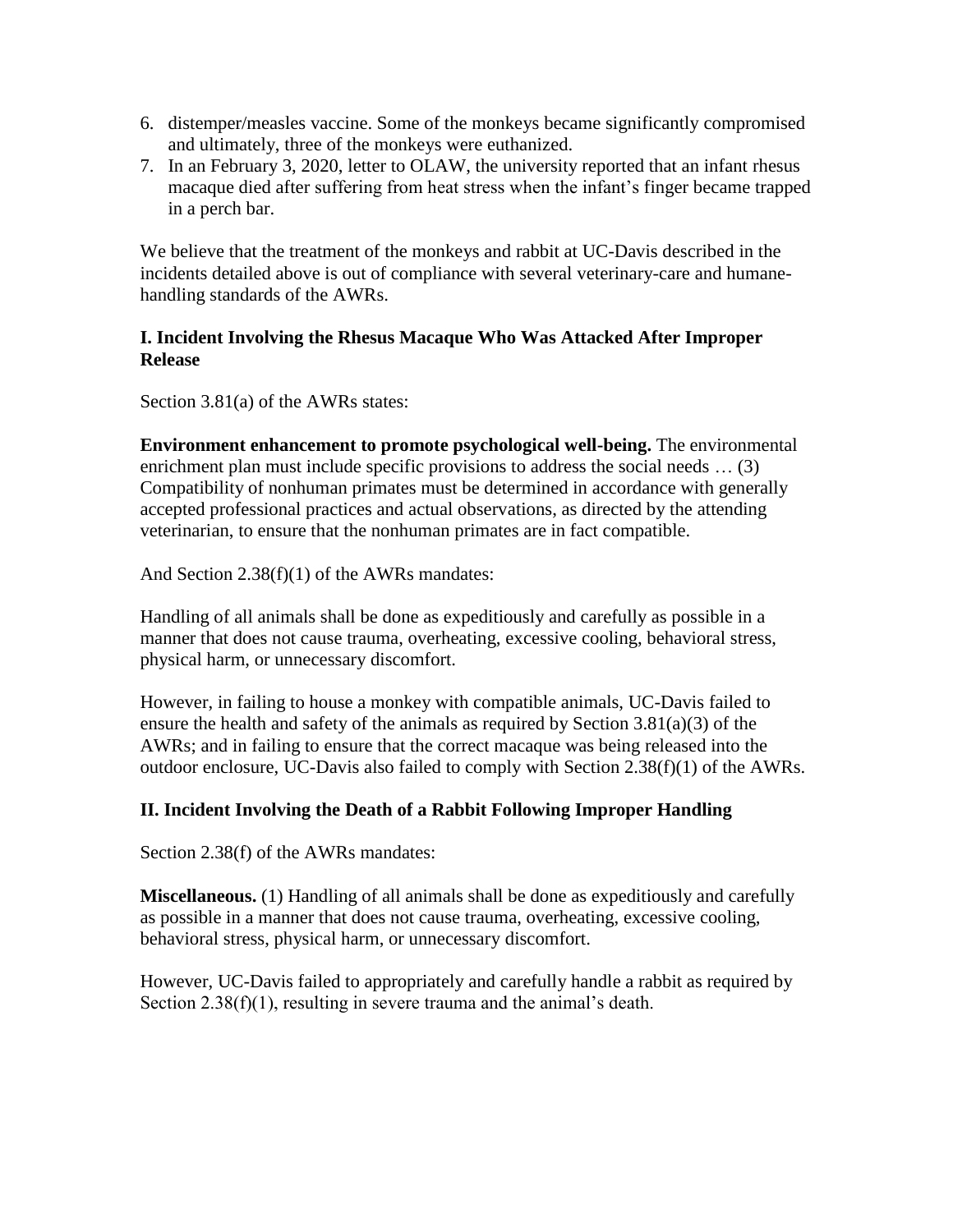# **III. Death of Infant Rhesus Macaques Following Anaphylactic Responses to an Agent**

Section 2.33(b) of the AWRs states:

**Attending veterinarian and adequate veterinary care.** Each research facility shall establish and maintain programs of adequate veterinary care that include: … (2) The use of appropriate methods to prevent, control, diagnose, and treat diseases and injuries …; (3) Daily observation of all animals to assess their health and well-being; … and (5) Adequate pre-procedural and post-procedural care in accordance with current established veterinary medical and nursing procedures.

However, UC-Davis' use of a topical agent that resulted in the painful and distressing deaths of seven infant rhesus macaques from anaphylactic responses suggests that UC-Davis failed to establish and maintain adequate veterinary care as required by Section 2.33(b). The incident also suggests that the university's Institutional Animal Care and Use Committee (IACUC) failed to adequately review the protocol that permitted the use of the agent on the infants.

# **IV. Surgery on Underweight Monkey that Resulted in Death of the Animal**

Section 2.32(a) and (c)(ii) of the AWRs mandate:

**Personnel qualifications**. (a) It shall be the responsibility of the research facility to ensure that all scientists, research technicians, animal care technicians, and other personnel involved in animal care, treatment, and use are qualified to perform their duties … (c) Training and instruction of personnel must include: … proper handling and care for various species of animals used by the facility.

Also, Section  $2.31(c)(6)$  of the AWRs requires that:

[The Institutional Animal Care and Use Committee (IACUC) shall] review and approve, require modification in (to secure approval) or withhold approval of those components of proposed activities related to the care and use of animals.

However, in performing surgery on a macaque who was below the approved body weight, UC-Davis experimenters deviated from the IACUC-approved protocol in violation of Section  $2.31(c)(6)$  of the AWRs and the university failed to ensure that personnel were adequately qualified to perform their duties as required by Section 2.32(a) of the AWRs.

### **V. Death of Titi Monkeys Following an Anaphylactic Response to an Agent Designated for Use in Rhesus Macaques**

Section 2.33(b)(2) of the AWRs states: